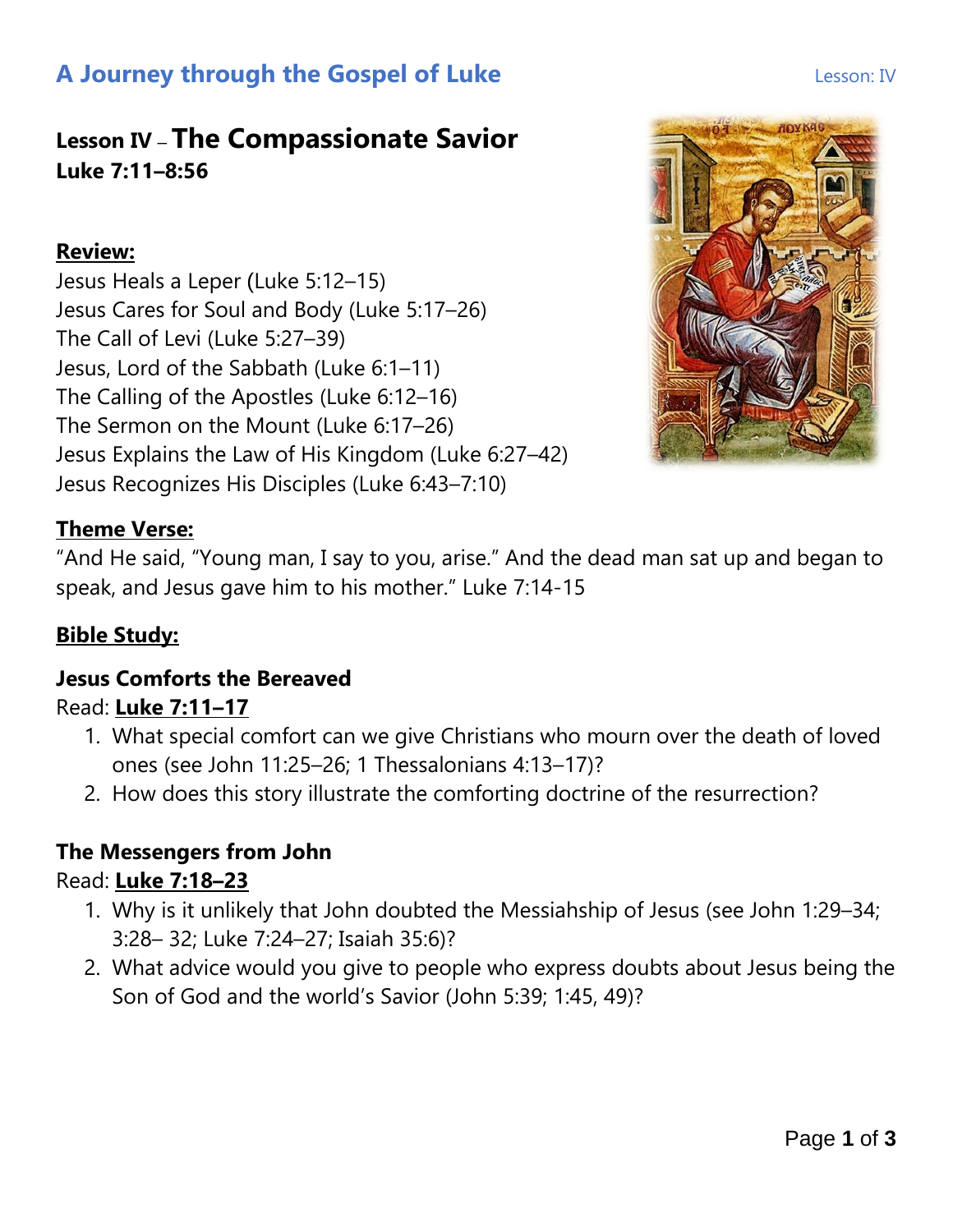# **A Journey through the Gospel of Luke Lesson: IV** Lesson: IV

### **Jesus' Testimony about John**

### Read: **Luke 7:24–35**

- 1. What advantages do we Christians have over the Old Testament prophets? over John the Baptist (see 1 Peter 1:10–12)?
- 2. What does Jesus say about those who refuse to believe the message of His ministers?
	- a. (Luke 10:16; 2 Corinthians 5:20)

## **In the House of Simon the Pharisee**

## Read: **Luke 7:36–50**

- 1. What is the proper attitude of Christians toward the lost? How does the parable of the two debtors apply to all people today?
- 2. What is the meaning of verse 47? What comes first: our love or God's forgiveness (see 1 John 4:19)? What prompts God to forgive sins?

#### **The Parable of the Sower**

#### Read: **Luke 8:1–15**

- 1. What means did Jesus use to awaken faith in the hearts of His hearers (v. 1)? How did some women who followed Jesus give evidence of their faith (vv. 2–3)?
- 2. How does this parable show the hearing of God's Word having different effects on different hearers? How do you apply sermons to yourself personally?

## **The Parable of the Candle**

#### Read: **Luke 8:16–21**

- 1. Give two reasons why believers are referred to as lights (Isaiah 60:1; Matthew 5:14–16).
- 2. What does Jesus call all those who believe in Him (v. 21)? Why is this comforting to us? What are believers called in Ephesians 2:19 and 1 Peter 2:9–10?

## **The Storm on the Lake**

## Read: **Luke 8:22–25**

- 1. Why did the disciples have no reason to fear, even though Jesus was asleep in the ship (see Psalm 121:3–4)? Why can we be sure of God's help in all our troubles?
- 2. Which commandment condemns lack of trust in God as sin? Why is it comforting to know that the disciples sometimes had a weak faith?